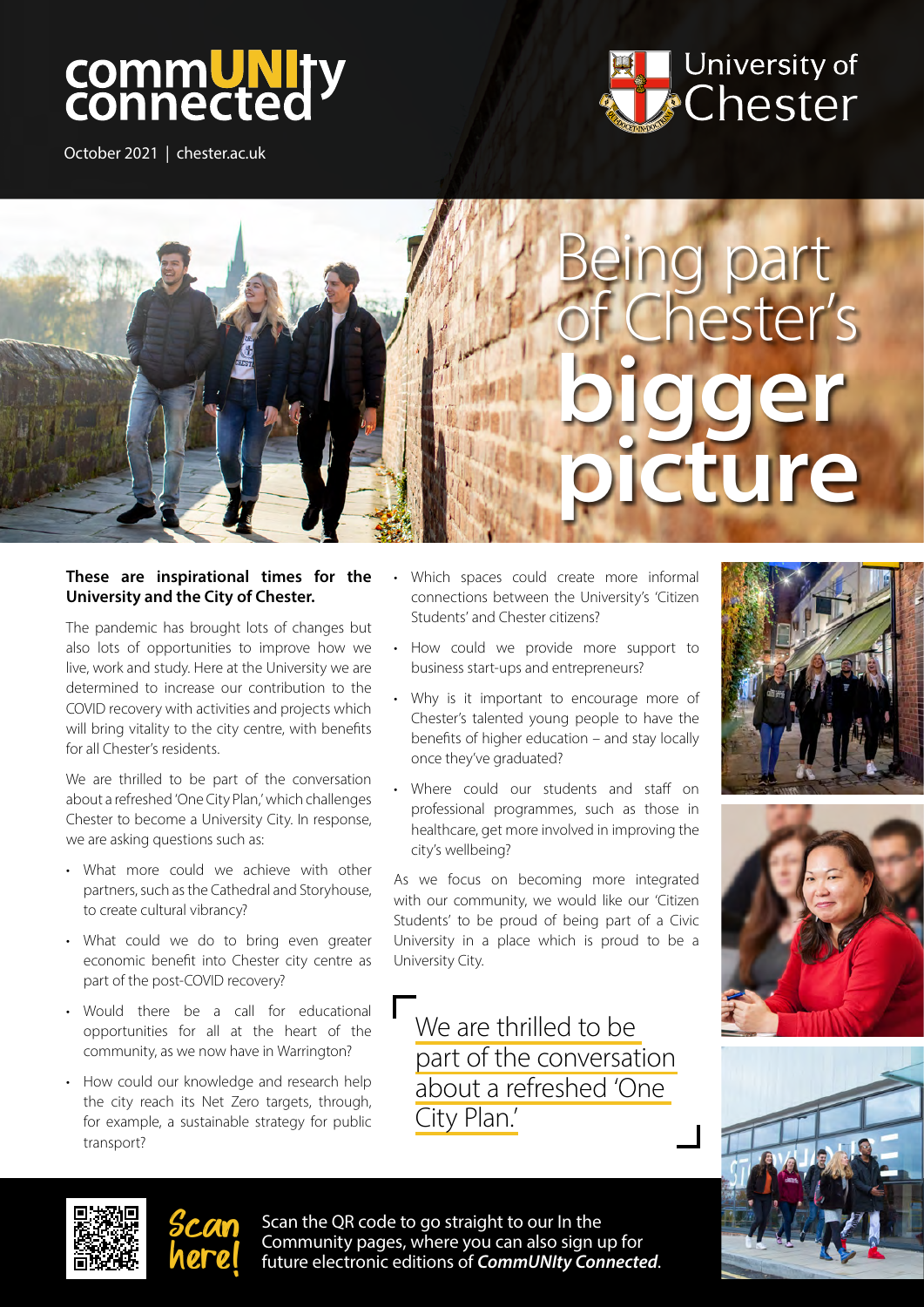

## Welcome from our Vice-Chancellor

#### Welcome to this Winter 2021 *CommUNIty Connected* newsletter from the University of Chester.

This is the first in a series of termly publications, designed to keep you updated with information about life both on and off Campus at our University – and perhaps some unexpected items, too.

In this taster printed edition (future information will be digital) we introduce you to some familiar faces from across our institution, share how our students and staff are involved in our wider community, and let you know about some of the ways that you could get involved with your city's University.

When I came to the University in January 2020, just before the pandemic hit, I was determined for us to open our doors more to our local communities. Now that we are able to operate more freely, I look forward to welcoming more of you to our sites.

Chester is famous for its history and heritage, picturesque ancient streets and river. The fact that it is also home to one of the oldest higher education institutions in the country can often be overlooked and many of you may not know we originated in 1839, as the country's first purpose-built teacher training college.

However, time does not stand still and our University certainly doesn't! Although still important, educating teachers is now only part of our curriculum and our Faculties span health; social care; arts; humanities; business; physical, biological and medical sciences; engineering; computing; law and social sciences. As we re-emerge from COVID-19, we have a huge role to play in helping our communities flourish.

Universities can bring incredible growth to regions through the 'student, staff and visitor pound' spent in shops and businesses; investment in research and development; employment and securing local suppliers for goods and services. In the North West alone, higher education contributes £10.9 billion to the economy and our most recent impact assessment in 2019 amounted to £150 million just in Cheshire West and Chester.

Universities lead on sustainable futures and tackling climate change through game-changing research, such as our pioneering work as the academic partner for HyNet North West ([https://hynet.co.uk/\)](https://hynet.co.uk/) spearheading the region's ambition to reduce  $CO<sub>2</sub>$ emissions from industry and train the professionals to power homes, transport and businesses with hydrogen. The workforce of the future includes other faces you may see in your everyday lives. Many of the county's teachers, nurses, midwives and police force are Chester's alumni, now numbering almost 100,000.

Here at Chester, we are committed to being part of the local community and sharing our expertise, whether that's supporting local businesses hoping to get off the ground, providing leading research insights to organisations, supporting our neighbours through volunteering programmes, or enriching the cultural life of our city with public events open to all to enjoy learning together.

Through the University community playing its part within the city, we hope to strengthen the economic and creative future in Chester, Cheshire and beyond.

If you're inspired by what you read and are curious to learn more about our teaching, research or events, as well as strategic developments, then please sign up receive future editions digitally by scanning the QR code or emailing [community@chester.ac.uk](mailto:community@chester.ac.uk)



Euice Semmio

*Professor Eunice Simmons, Vice-Chancellor*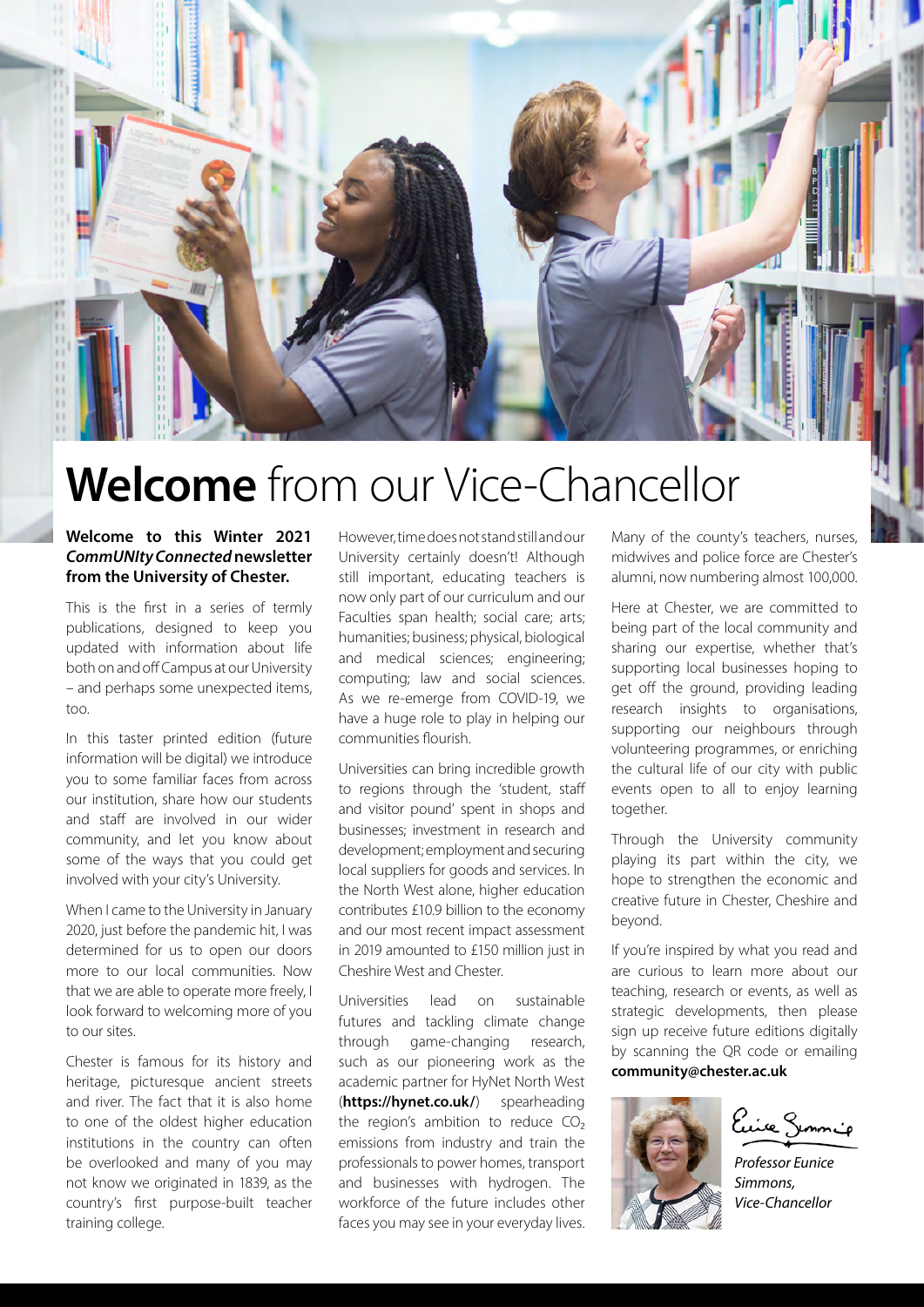# Meet your student neighbours



Chester Students' Union President Jack Rankin has called Chester home for the **The past five years.** 

Originally from Bournemouth, Jack studied Law before being elected as Vice-President (Education) and now President. Here, he outlines what he loves about being part of the wider Chester community and explains why getting involved is so important.

"Being a part of a University founded on community values, means you become a part of your community, whether that's sharing the same streets, joining churches, clubs, or getting involved in local and wider community projects.

"Our students have played a key part in the heart of the community in many ways, especially over the past year. For example, third-year Nursing and Allied Health students graduated early, joining the front line against COVID to keep everyone safe and cared for. In fact, the pandemic has been a time where the University and wider community have really come together, with many students supporting local COVID testing site initiatives and delivering food parcels to those most in need.

"Getting involved and giving back is a great way for our students to enrich their time at University and feel a sense of belonging, so if you, or someone you know, is running a community project that you feel students could to get involved in, please reach out and get in touch."

For more information, contact our Volunteering and Mentoring team on volunteering@chester.ac.uk



## Breaking down barriers

Helping the University and its students engage in a positive way with the wider community is all in a day's work for Community Liaison Manager, Louise Collins.

As a member of the Proctor's Office – the team responsible for community liaison and also student safety and discipline – Louise helps the University community to enjoy positive engagement with our neighbours.

Whether it's linking our student volunteers to help older residents with their gardening, organising public events for students to meet their neighbours, or working in partnership with residents' associations and Cheshire Police, Louise is passionate about bringing people together.

"Our students are part of the fabric of the local community and have such a positive impact in terms of working, volunteering, charity events and enrichment of the diversity and culture in the local area," she says.

"They are, after all, the nurses, social workers, teachers and police officers of the future."

However, there can sometimes be challenges associated with the integration of students into the local community, which informs another part of Louise's role.

"I work closely in partnership with local agencies to resolve any potential issues that may arise, and aim to break down barriers, wherever possible," she adds.

"I hope that through my work I can make a positive difference to relationships between the University and our neighbours. It's such a privilege to work in this beautiful city and I am very proud to play a part in Chester's community life."

If you would like to connect with Louise, email [community@chester.ac.uk](mailto:community@chester.ac.uk)



Did you know that you can stock up on groceries at our Exton Park site on Parkgate Road?

Our new Reduce, Reuse, Recycle shop is commercial, but appeals to those with a conscience.

Bring your own containers (or buy them there) and fill or re-fill them with our selection of dried goods, such as rice, pasta, pulses, seeds, dried fruit and spices.

You can top up from a milk machine; pick up produce (including fresh flowers) from the University's sites; and buy home-made items from the University's kitchens, using homegrown fruit and vegetables as part of the Garden2Table initiative.

There is also a Clothing Swap and Drop scheme, where you can bring in unwanted garments and go home with a new outfit!

Open to all, this is opposite the dining rooms at our Exton Park site (accessible to the public via pedestrian entrances along Cheyney Road.)